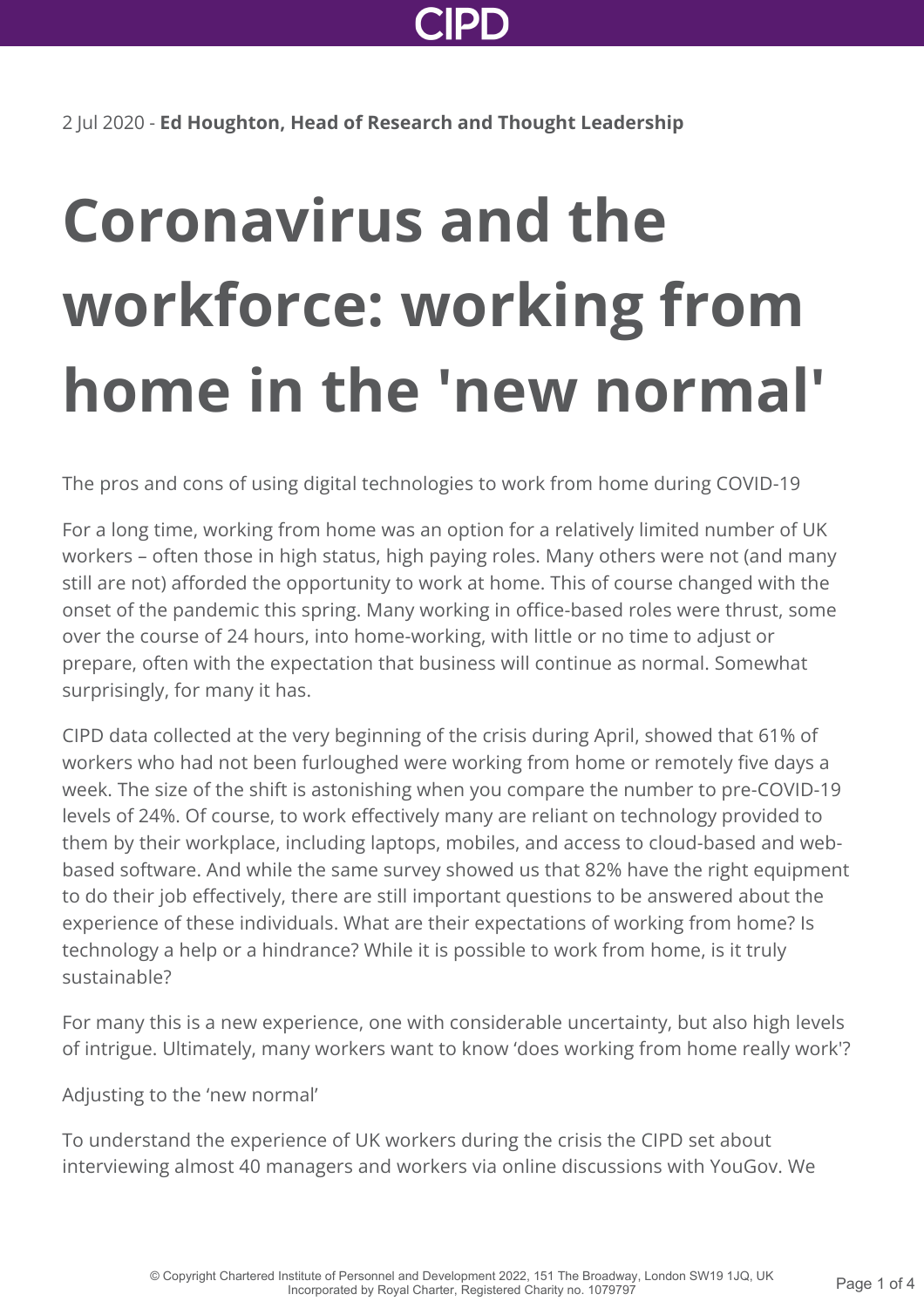wanted to find out if and how technology has supported the shift to working from home. [The full results are contained within the CIPD's new report Workplace technology: the](https://www.cipd.co.uk/knowledge/work/technology/workplace-technology-employee) employee experience. Below we share a few of the reflections.

One important reflection is the ability of technology to support productive work. Throughout the crisis not all teams have suffered a drop in productivity. For those working on projects, some time away from meetings has meant that they've been able to focus on the task at hand and use technology to connect with colleagues they wouldn't usually collaborate with:

'It's been easier to get different teams involved in project work, because everyone is available. Normally, people are quite siloed in their teams, and some are out and about so hard to pin down. Now we're getting people involved in different projects (for example, massive organisation changes). It's been good for pushing projects over the line.' **Joanna, Manager**

We know that online/virtual meetings differ from face-to-face meetings in a number of ways. [Technology is connecting teams](https://www.cipd.co.uk/knowledge/fundamentals/relations/flexible-working/developing-virtual-teams) but changing the way they work together and collaborate. When teams are faced with ideas to discuss and explore, technology can help to change the playing field, and potentially encourage those without a voice to speak up – but only with management support:

'Cooperation and discussion is a big one for me – previously with everyone in a room only the loudest people got air time and the quieter people could sometimes feel like there was no opportunity to get their thoughts across, but on video calls and phone calls it feels like people are more respectful of allowing people the space to respond.' **Angela, Manager**

Tech is therefore offering a different environment through which line managers can foster good team working.

Work flexibility through technology: pros and cons

Working from home has enabled some individuals to change their working practices for the better, but we have also seen reports of many working longer hours than they would in a typical office environment. Individuals' daily routines have shifted – for those no longer commuting there is additional time in the day, but for some this means they are working longer hours.

'I am definitely working more hours than in the office, however this is more than compensated for by the three hours daily I save in commutes. When I am finished for the day I turn my laptop off and put it away - completely out of sight.' **Steven, Manager**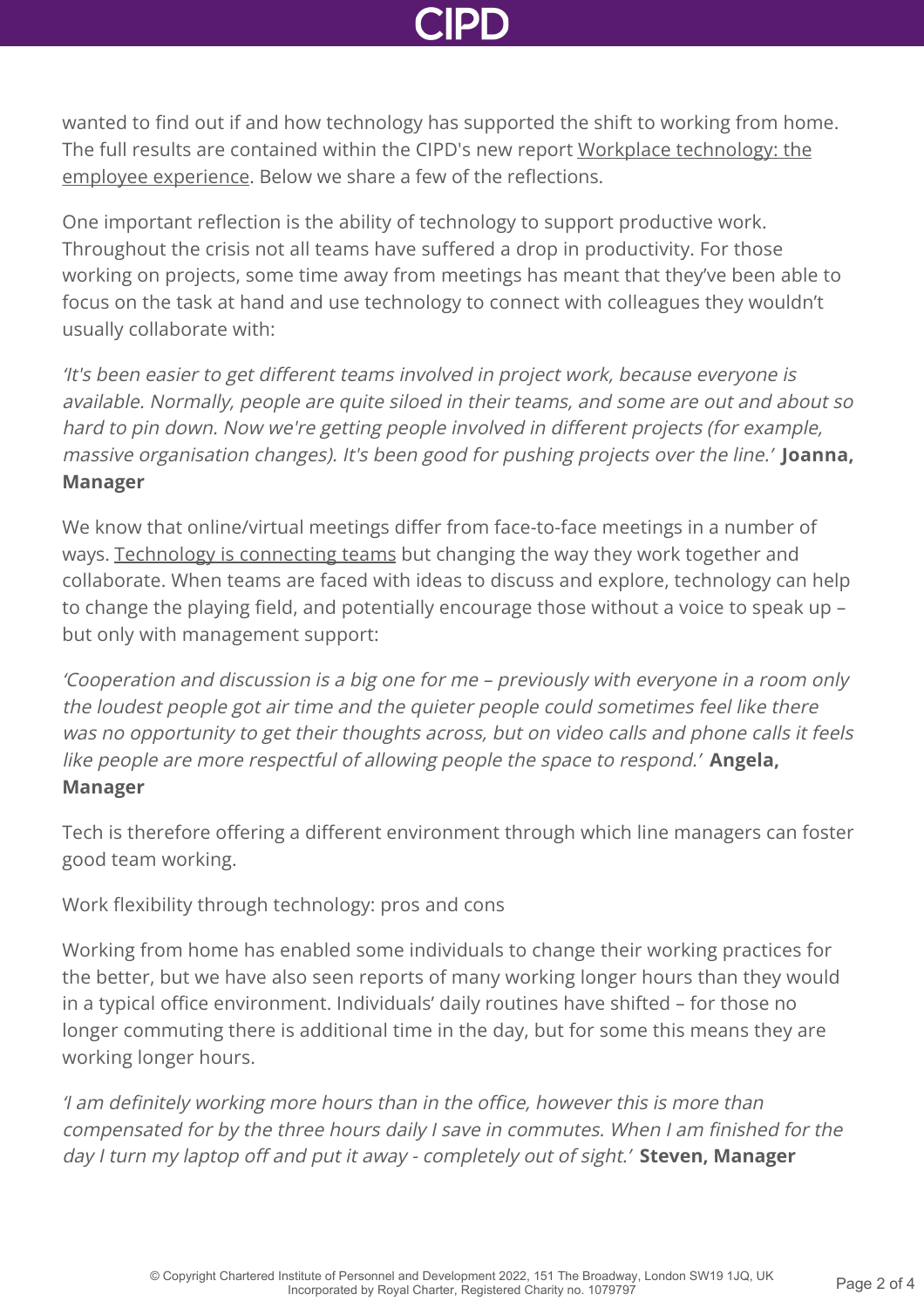A work-life balance can be difficult for some home-workers to manage during COVID-19. Some may find it difficult to step away from work, being tempted to check on emails or pick up work, particularly if they work part-time or flexibly. Others, because they are not set up to work from home, may not have the means to work for long periods:

'I am always tempted to log back into my laptop and see if I have missed anything as I work only four days a week and finish at 4pm, so there is often something I will miss if I do not check.' **Samantha, Manager**

And;

'My desk is in my bedroom as it's my only quiet space. I try to make sure I fully pack it away when I'm not working.' **Natasha, Manager**

While technology does appear to support home working, for example when internet connections are strong, the potential to compromise work-life balance is high. This is something that needs to be actively managed by the individual with the support of their line manager. Yet for some workers, a manager can be the source of anxiety and stress:

'As soon as I leave work, I try not to think about it until I go back. Group chats on my personal phone annoy me. I don't want my manager reminding us of stuff at the weekend. It's my time. Digital technology can be intrusive if you let it.' **Sandra, Team member**

Flexible working using technology: a brave new world for many UK workers

'I think that working from home will become much more normalised now that employers can see that it can work. Clearly for some roles it isn't appropriate, but it works for many. I would expect that most people would like to still have some face-to-face contact though, even if it is a mix of working from home and going to the office for fewer days a week.' **James, Manager**

For some, the COVID-19 crisis has meant that they are keen to re-evaluate their working practices to incorporate working from home, but to retain regular office-based work as an option. Therefore, instead of home working being an opportunity that is nice to utilise from time to time, it would instead become standard practice:

'I would like a mixed bag of working from home and going into the office. Flexibility to choose while meeting the business needs is key for me... and this period shows it can be done for those managers who have been hesitant [to adopt flexible working practices in the past].' **Shaidul, Team member**

'I would like it to continue as a norm but with the option of going into the office on a regular basis for that face-to-face interaction. I think organisations should be in a position